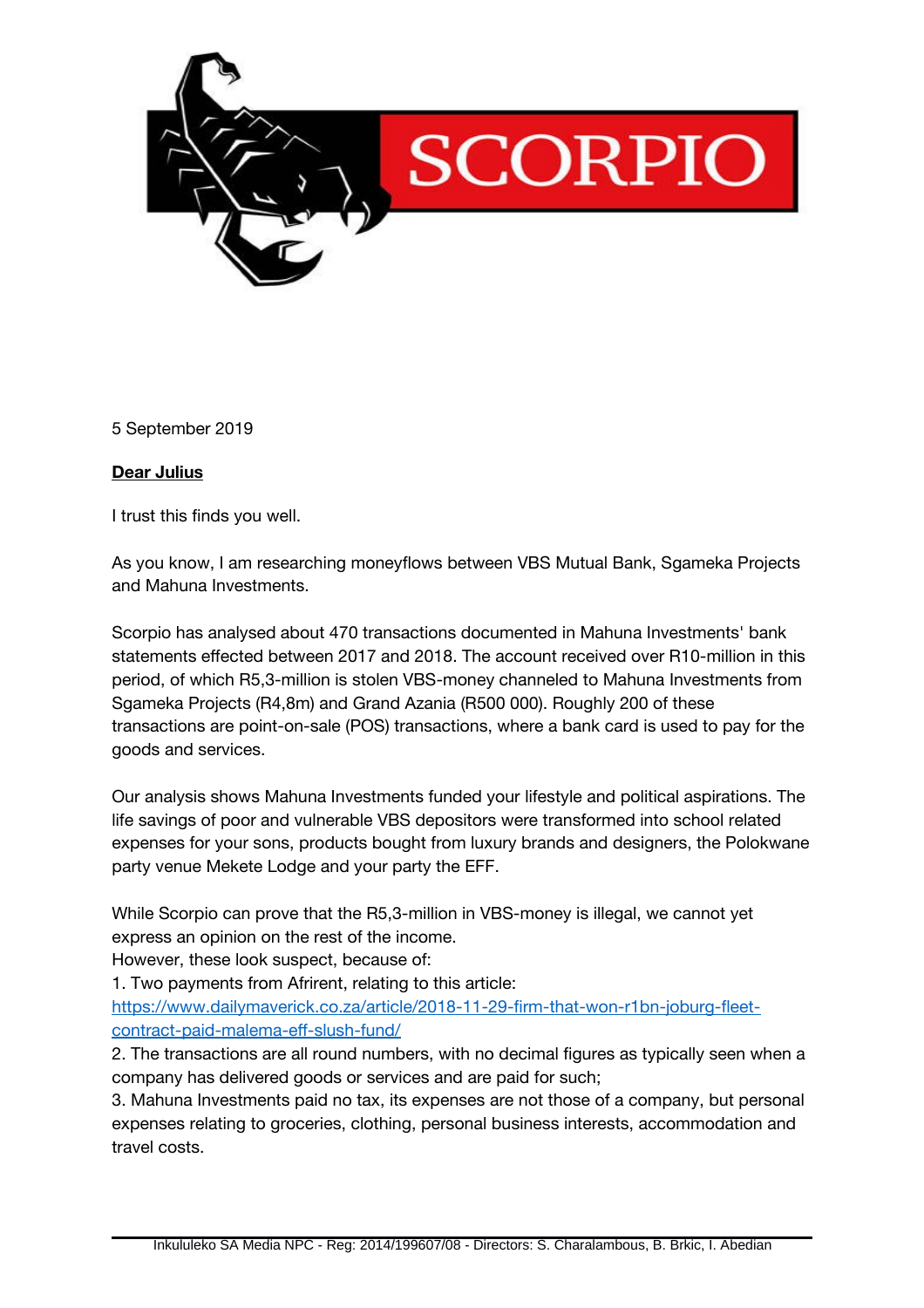Mahuna Investments has at least 5 curious characteristics:

1. Your sons' names appear in the bank statements relating to school fees paid. Some of the school fees include payments to Wits University;

2. The house you lived in at 49a Edward Rubenstein, Sandown, received about half a million rand;

3. Your cousin Matsobane Phaleng, the ostensible "owner" of the account, receives R245 000 in "directors fees". His name doesn't appear anywhere else in the bank statements and the expenses do not match with his movements around the country. It is clear that the account is not Matsobane's, and that the money is not being used to support his lifestyle; 4. Scorpio matched your diary publicly documented on various social media accounts, including your own and the EFF's, to these POS transactions;

It seems that the bank card has followed you around the country, including to Vryburg, Mmabatho and Rustenburg during the July 2018-land debate, the Durban July in 2017 and 2018, Seshego and Polokwane on numerous times (including your grandmother's birthday in 2017 and Christmas/New Year in 2017 and 2018), Durban during the EFF's  $4<sup>th</sup>$  birthday, East London during the EFF's  $5<sup>th</sup>$  birthday, Bloemfontein and Cape Town.

5. A material part of the POS transactions were spent at Hyde Park and Sandton City – all within a 3,6km radius from your home in Hyde Park.

Scorpio's analysis of Mahuna Investments suggest that you are the main beneficiary of the account, that it exists to be your alter ego and is a shield between you and law enforcement.

We have spoken to several sources linked to Gucci South Africa, who stated that you are a regular and good client of the brand, that you have your own personal shop assistant whom you communicate with, that you visit the shop when it is quiet and that you ask for unbranded bags so as not to walk out of the shop with branded bags.

Here is a list of some of the expenses you personally made and/or was made on your behalf by utilising the bank card and internet payment facilities during the period of 2017 and 2018:

Checkers Hyper: R3 670,82 Durban July: R538 410 in 2017; R30 860 in 2018 Emporio Armani: R3 650 Fireworks over the 2018/19 New Year: R50 000 Game: R16 921,72 Gucci: R67 800 Incredible Connection: R22 999 iStore: R15 139 Lacoste: R15 760 LM Tailored Suit, designer Linda Makhanya: R415 087 Louis Vuitton: R35 100

Matsobane Phaleng's directors fees: R254 000